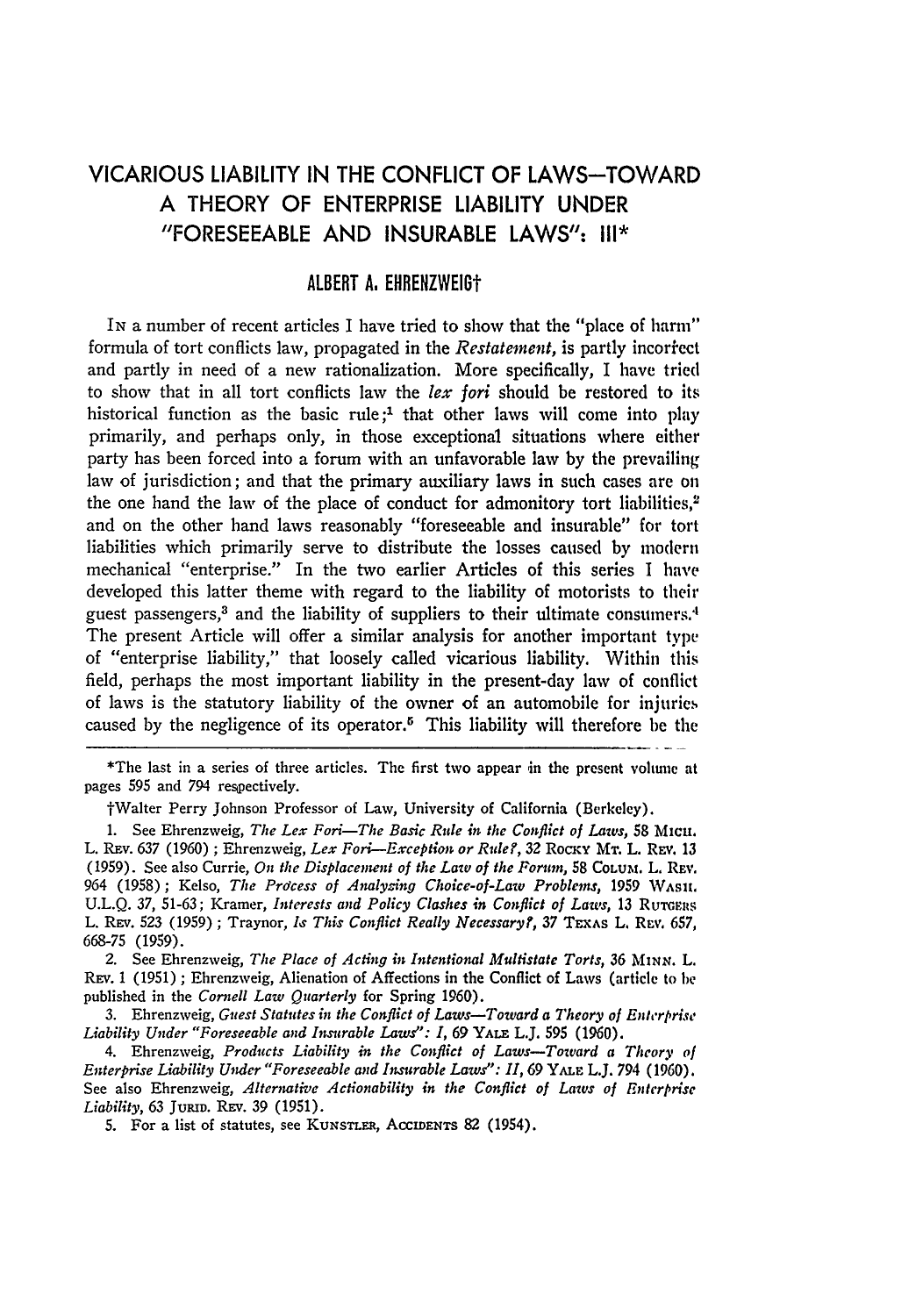primary topic of this study, though related problems, most of which will be discussed incidentally, invite similar solutions. These latter problems include those raised by the family-car doctrine, the classic liability of the master for his servant, the liability for animals, other enterprise liabilities without fault. and such fast disappearing curiosities as the husband's liability for his wife', torts.

According to the *Restatement of the Law of Conflict of Laws,* "each state has legislative jurisdiction **6** to determine the legal effect of acts done or event, caused within its territory."<sup>7</sup> And, "except in the case of harm from poison, when a person sustains bodily harm, the place of wrong is the place where the harmful force takes effect upon the body."<sup>8</sup> Under these formulae one would expect that vicarious liability would be determined by that law which had "legislative jurisdiction to determine the legal effect" of the accident, namely the law of the place "where the harmful force takes effect upon the **body."** Not necessarily so, say the Restaters: "In order that the law of the state **of** wrong may apply to create liability against the absentee defendant, he must in some way have submitted to the law of that state."9

Such a rule clearly presupposes a function of vicarious liability keyed to the defendant's action. It has long been recognized by both courts and writers, however, that this liability is one devised primarily for the victim's protection and that any test of authorization "should be measured *objectively* (so as to correspond with the limits of the social policy behind imposing vicarious liability) and not in terms of the employer's wish to limit his own liability.'" Concerning the automobile owner's liability, there has thus become prevalent at least in domestic law a "willingness to disregard the owner's limitations on authority once the court is convinced that they pertain to the mere manner of operating a vehicle."<sup>11</sup> The owner may therefore "be held where his borrower (though having consent to begin with) uses the car **...**in a forbidden place **.... "12** This postulate is in keeping with one of the oldest rationalization., of all vicarious liability according to which "I am liable" because **"I** set the whole thing in motion, and what my servant does being done for my benefit and under my direction, I am responsible for the consequences of doing it."<sup>12</sup>

That these policies governing the domestic rules of vicarious liabilities **a.,** such are inconsistent with the "submission test" offered by the Restatement

*8. Id.* at 455.

*9. Id. §* 387, comment a. At the 1928 meeting of the American Law Institute tii, question was "still doubtful." RESTATEMENT, CONFLICT OF LAWS § 418, illustration a, at 64 (Tent. Draft No. 4, 1928).

10. 2 HARPER & JAMES, TORTS § 26.7, at 1380 (1956).

11. 2 *id. §* 26.16, at 1425.

12. *Ibid.* See also Smith, *Frolic* and *Detour,* 23 COLum. L. REv. 716, **726** (1923).

13. Duncan v. Findlater, 6 **Cl.** & F. 894, 910, **7** Eng. Rep. 934, 940 (H.L. 1839). See also 2 HARPER & JAMES, TORTS § 26.5, at 1370-74 (1956).

**<sup>6.</sup>** See EHRFNzwEIG, CoNFLICt **OF** LAws **8-9 (1959),** for a criticism of the use of this phrase and concept.

**<sup>7.</sup>** RESTATEmENT, **COmLICT** OF LAws § 377, comment a (1934).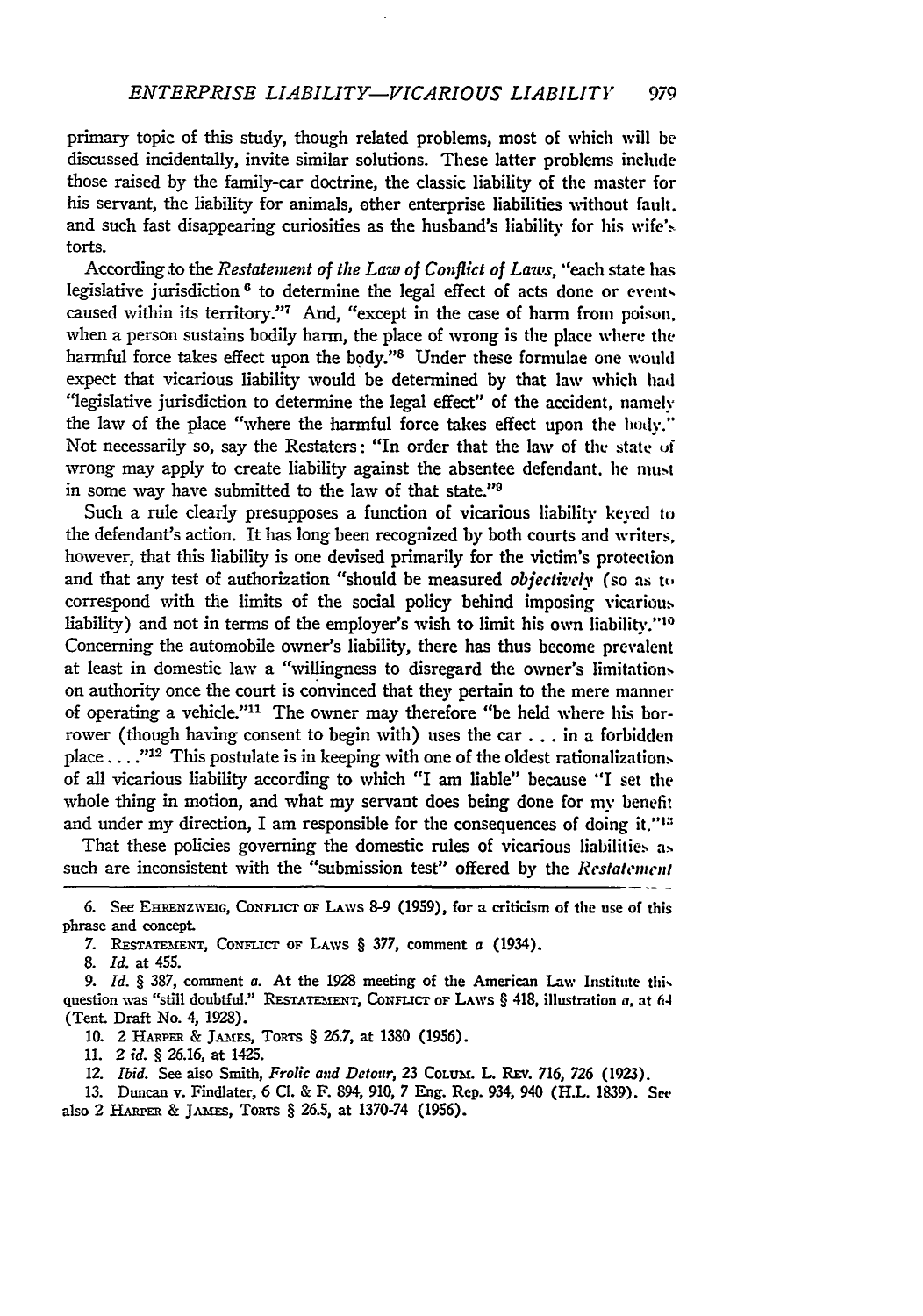and leading texts for the solution of conflicts cases in this field, should, at the outset, put us on guard as to the accuracy of this test. The attempt will be made in this Article to show that the authorities which apparently underlie this test, though supported, if not created by, such outstanding judges as Brandeis and Learned Hand, may and must be discounted as the outgrowth of a brief conceptualist era, and that this entire field may and should, therefore, be considered as one of first impression. It will further be shown that, so considered, the submission test should be replaced by a test based on reasonable insurability-a standard which should govern enterprise liability in general.

## *Doctrine*

*In* Scheer *v. Rockne Motors Corp.,'4* the leading case on the subject, Judge Learned Hand made application in New York of the owner's liability law of Ontario, the state of the accident, contingent upon whether the defendant owner had authorized the operator to act for him in that state, on the grounds that in the absence of such authorization, Ontario law would have "to reach beyond its borders, for the only acts by which the defendant connected itself with **...** [the operator] were in New York."'15 This reasoning, like the *Restatement* formula modeled on it, assumes that the defendant can only be made liable for an "act." Obviously, such a basis of liability could have been required by the law of New York or Ontario, but it may not be stated as a postulate a priori. Such a postulate would, in the absence of an "act" of authorization, exclude both application in Ontario of Ontario law even if that law called for such application to all Ontario plaintiffs or to all Ontario accidents, and application in New York of New York law even if that law called for such application to all New York defendants or to all foreign accidents. On the other hand, if there was authorization, the New York court might have to apply the Ontario statute to all Ontario accidents even though all parties were New York citizens and thus had clearly not relied on, or even expected, application of Ontario law.

Judge Hand sought support for his a priori reasoning in Mr. Justice Brandeis' opinion in *Young v. Masci.<sup>16</sup> Masci* involved a New York statute which provided for liability of the owner of a motor vehicle for any harm "resulting from negligence in the operation of such motor vehicle  $\dots$ , in the business of such owner ... **,** by any person legally using or operating the same with the permission  $\dots$  of such owner."<sup>17</sup> The Court upheld as constitutional the application of that statute in New Jersey to the claim of a New York resident for harm caused in New York by an automobile driven to New York with the New Jersey owner's permission granted in New Jersey. Today nobody would doubt the constitutional right of a New Jersey court to adopt

<sup>14.</sup> **68 F.2d** 942 **(2d** Cir. 1934).

**<sup>15.</sup>** *Id.* at 943.

**<sup>16. 289</sup> U.S. 253 (1933).**

*<sup>17.</sup> Id.* at **256.**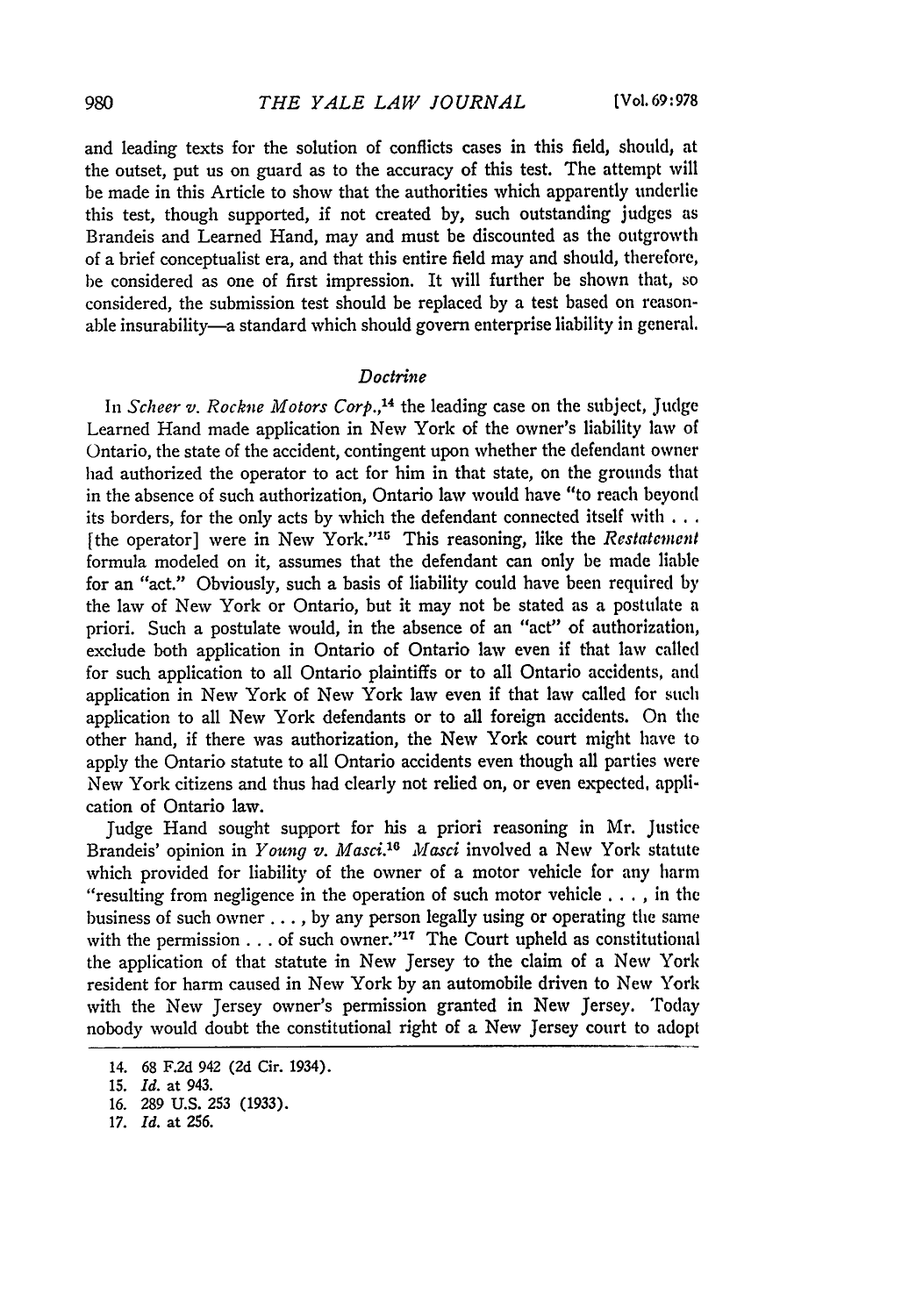or reject a conflicts rule referring it to the law of the place of the accident and plaintiff's domicile.<sup>18</sup> But 1933 was the time of the climax of the ideology of vested rights and legislative jurisdiction.10 Only thus may we explain how defendant could have hoped to succeed with his claim of an immunity acquired in New Jersey "by virtue of the contract of bailment made there," $20$  to the exclusion of "the power of New York to make the absent owner liable . . . ."<sup>21</sup> Only thus may we explain why the Court found it necessary to base applicability of the New York statute on the ground that, when the New Jersey owner "gave permission to drive his car to New York, he subjected himself to the legal consequences imposed by that State upon **...** negligent driving .... Whether we must consider this argument still valid is doubtful since the underlying concepts of vested rights and legislative jurisdiction have since been abandoned.<sup>23</sup> But whatever be the answer to this question, the *Scheer* court recognized that it could not rely on the constitutional argument of *.llasri,* since that case had not decided whether application of the law of the place of accident would, in the absence of "subjection," violate due process.<sup>24</sup> Accordingly, Hand invoked the *Masci* case as having established a nonconstitutional rule of choice of law, although, contrary to the reasoning he employed, it Was by no means "inevitable that the opinion [in *Masci]* should [be] read equally as one **...** on the conflict of laws."25

Be this as it may, both *Masci and Scheer* have lost whatever standing they may have had as precedents, if for no other reason than that they announced a federal conflicts rule and such rules are no longer binding on either state or federal courts.<sup>26</sup> To be sure, one later case decided by Judge Hand briefly echoes the *Scheer* language. In *Siegmann v. Meyer*,<sup>27</sup> decision was for the

**23.** See Currie, *The Constitution and the Choice of Law: Governuntal Inh'r sts and the Judicial Fuzction,* **26** U. **CHL** L. REv. *9,* 71 n283 **(1958).**

24. Authorization was recently held a constitutional requirement in an intrastate case. In Frankel v. Cone, 214 Ga. 733, 107 S.E2d 819 (1959), 10 MERcER L. REv. 338, a Georgia owners' liability statute was held to violate due process since in the court's view it made an owner liable for the negligent conduct of another, even though a trespasser was uperating the vehicle against the express orders of the owner "irrespective of how careful or free from negligence" the latter was. 214 Ga. at **736,** 107 S.F.2d at 822. See also the peculiar corrective interpretation of the Massachusetts statute which makes registratiun of an automobile prima fade evidence of responsibility on the part of the registered owner in Cardell v. Morrison, 138 **F.** Supp. 817 **(D.** M1ass. 1956). *But see* 2 **HARPER** *&* **J.AES,** TORTS § 26.16, at 1424 (1956).

**25.** Scheer v. Rockne Motors Corp., 68 **F2d** 942, 945 (2d Cir. 1934).

26. Klaxon Co. v. Stentor Elec. 7fg. Co., **313** U.S. **487** (1941) ; see EHuRENzw-G, CONFLICT OF LAWS 29-30 (1959).

27. 100 F.2d 367 **(2d** Cir. 1938). A similar case is Hudson v. Von Hamm, **85** Cal. App. **323,** 259 Pac. 374 (Dist. **Ct.** App. **1927)** (parental liability under Hawaii law unenforceable under the forum's public policy).

<sup>18.</sup> See EHRENZWEIG, CONFLICT OF LAWS 13-14 (1959), as to Mr. Justice Brandeis' views expressed in other cases.

*<sup>19.</sup> Id.* at 8-9.

<sup>20.</sup> Young v. Masci, **289 U.S. 253, 258** (1933).

<sup>21.</sup> *Id.* at 256.

*<sup>22.</sup> Ibid.*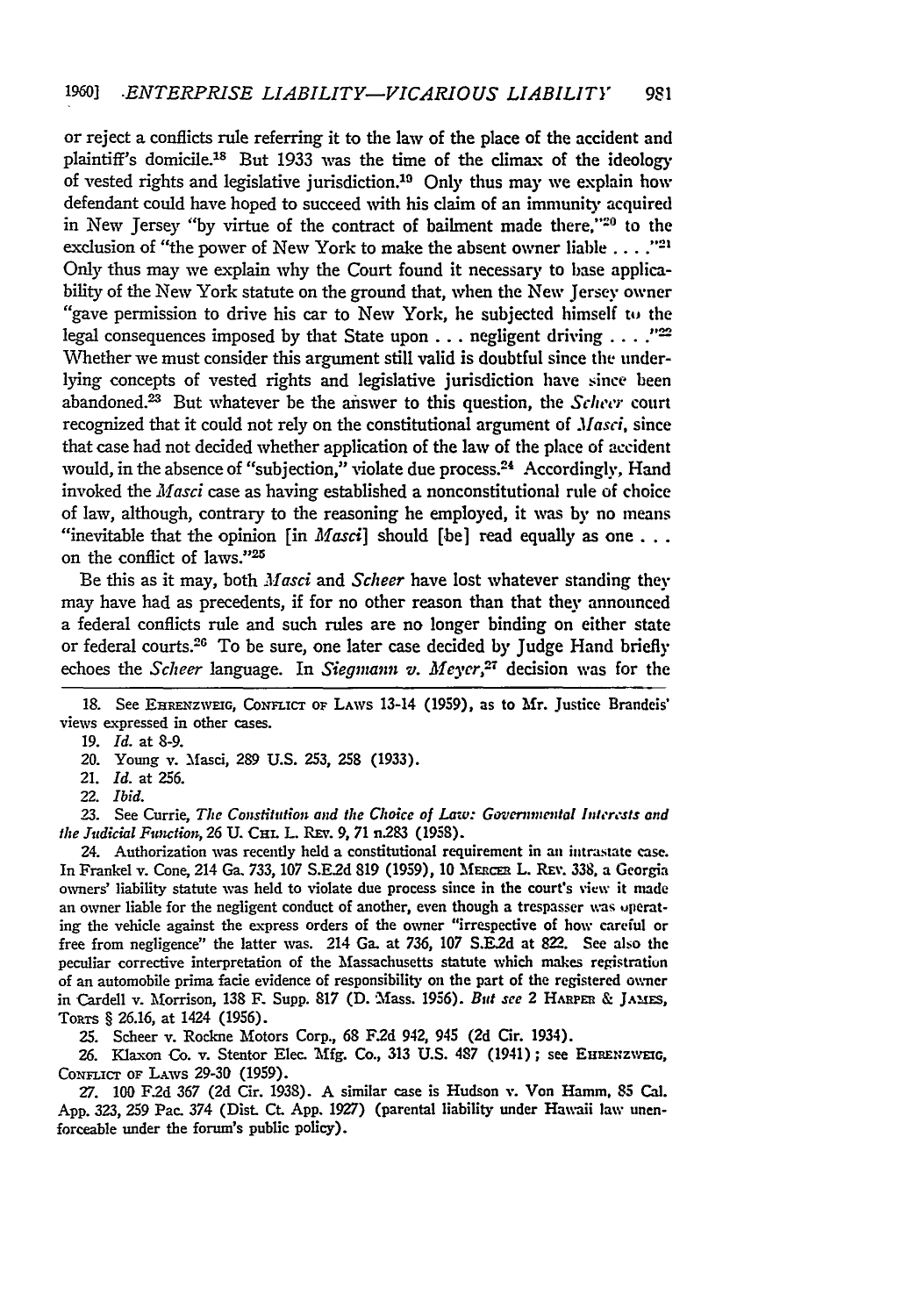New York defendant in a New York action for an assault allegedly committed by his wife in Florida where he would have been liable under the common-law rule abolished in New York. Judge Hand, citing *Scheer* in another context, argued that a relation of agency would be "determined by the law of the place where the acts take place which are relied upon to create **it."28** But this argument seems clearly makeweight. Perhaps because the "agency" test would have subjected the husband to the fortuitous law of the state of the marriage, Judge Hand relied principally upon his local-law theory under which "it is impossible for a court to enforce any liability except one created by the law of the court in which it sits,"<sup>29</sup> and found that New York, although it might in general accept the pattern set by another state, would in this case "not recognize as a model for any liability which she will impose, a liability imposed by another state upon an absentee non-resident."<sup>30</sup> Gone is "submission" as a condition for applying the foreign statute. Gone is the foreign statute's "reaching beyond its borders." And gone is the authority of the *Scheer case.* For, under the local-law theory of the *Siegmann* case, the *Scheer* court, since its own statute was similar to that of the place of accident, would certainly have been justified in holding for the plaintiff on the "model" of the law of Ontario, regardless of authorization. 31 Without the authority of *Scheer* and *Masci,* the *Restatement* and the judicial reasoning based on it remain without foundation. Since there is no indication that modem courts would give such reasoning more than verbal application,<sup>32</sup> we are free to look for guidance in our search for the law to the actual holdings of these courts.

## The Law

Once we have discounted those numerous cases in which conflicts rules were invoked though all pertinent laws were identical, or at least not asserted to be different,<sup>33</sup> the vast majority of all remaining cases consists of those which,

32. Judge Hand relied on *Scheer* in Gratz v. Claughton, **187** F.2d 46 **(2d** Cir.), *cert. denied,* 341 U.S. 920 (1951). The *Gratz* case, however, involved an intentional tort rather than enterprise liability. See Ehrenzweig, *The Place of Acting in Intentional Multistat' Torts: Law and Reason Versus the Restatement,* 36 **MINN.** L. REv. 1, 28 n.121 (1951).

33. In Cardell v. Morrison, 138 F. Supp. 817 **(D.** Mass. 1956), the court applied the *lex fori* to a Connecticut accident, its attention not having been called "to any law of Connecticut." *Id.* at 818. In Selles v. Smith, 4 N.Y.2d 412, 151 N.E.2d 838, 176 N.Y.S.2d 267 (1958), judgment for plaintiff was reversed because common-law agency required under the common law of New York had not been proved. The New York common law was presumed to be applicable in South Carolina whose law was not proved. (That the court declared the more liberal New York statute inapplicable was probably rendered

<sup>28. 100</sup> F2d at 368.

<sup>29.</sup> *Id.* at 367.

<sup>30.</sup> *Id.* at 368. For a more recent assault case, see Burgert v. Union Pac. R.R., 240 F.2d 207 (8th Cir. 1957). In that case, however, the pertinent laws do not seem to have differed as to the scope of vicarious liability.

<sup>31.</sup> On the local law theory, see generally Cavers, *The Two "Local* Law" *Theories,* 63 HARV. L. **REv.** 822 (1950) ; ,Morris, *The Proper Law of Torts,* 64 **HARV.** L. REv. 881, **891** (1951).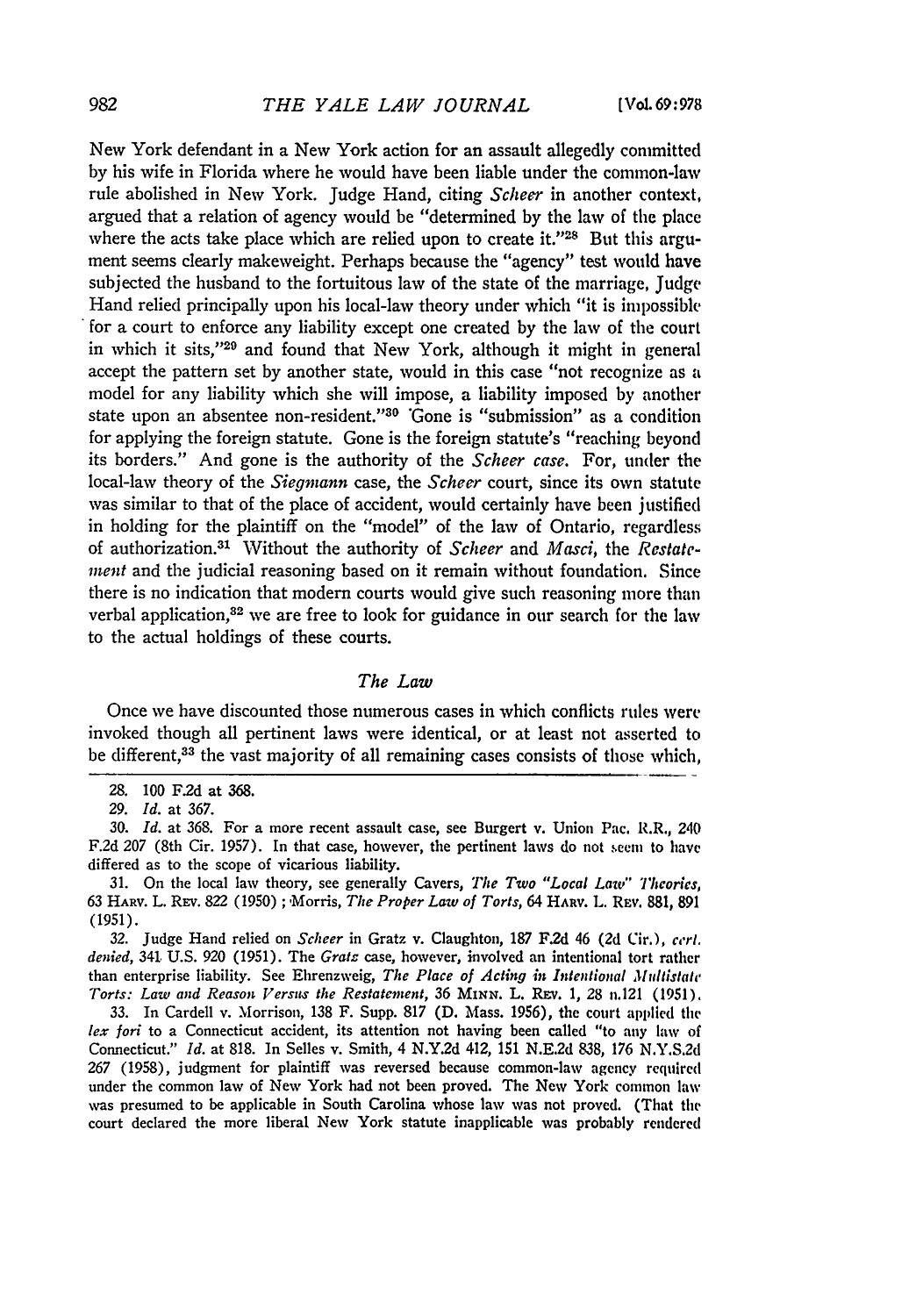in accordance with the principle prevailing in conflicts law in general, have in effect applied the *lex fori*.<sup>34</sup> Courts have reached this result either by referring to the territorial scope of their own  $35$  or foreign laws,  $36$  or by simply resorting to their own public policy. $37$  Among the exceptions are those cases in which application of the  $\ell_{ex}$  *fori* would not have been appropriate as the

harmless **by** dicta concerning the likely existence of agency. But the court's reasoning is misleading.)

Other cases in which no substantive conflict existed include Corban v. Skelly Oil Co., 256 F.2d 775 (5th Cir. 1958) (independent contractor) ; Phillips v. Seltzer, **240** Fl2d 857 **(2d** Cir. 1957) (lessor's liability); Kass v. Gilkerson, 199 F.2d **398** (D.C. Cir. 1952): Haw v. Liberty Mut. Ins. Co., 180 **F2d** 18 (D.C. Cir. 1950) ; Venuto v. Robinson, 118 **F2d** *679,* **682** (3d Cir.) (Goodrich, J.), *cert. denicd,* 314 U.S. 627 (1941) (independent contractor, **lex** *fori and* **fex** *loci* probably identical with other pertinent laws) ; Rubenstein v. Williams, 61 F.2d 575 (D.C. Cir. 1932); Herr v. Holohan, **131** F. Supp. *777* **(1). MLd.** 1955) (automobile owner); Fitzgerald v. Conklin Limestone Co., 131 F. Supp. 532, *535* (D.R.I. **1955)** (independent contractor, "general rule") ; D'Aquilla v. Pryor, 122 r. Supp. 346 (S.D.N.Y. 1954) (airplane owner's nonliability stated to be identical under **fex firi** and **lez** *loci);* 'Molina v. Sovereign Camp, **W.O.W.,** 6 F.R.D. 385, 395 (D. Xeb. 1947) (vicarious liability for fraud, Mexican law not pleaded); Muraszld v. William L Clifford. Inc., **129** Conn. *123, 26* A.2d 578 (1942) ; Laughlin **v.** Michigan Motor Freight Lines, **276** Mich. 545, 268 N.W. 887 (1936); Nepstad v. Lambert, 235 Minn. 1, 50 N.W.2d 614 **(71951)** (case of first impression under **lex** *foci,* in effect applied **fox** *fori);* American Carrier Corp. v. Avigiano, 123 NJ.L. 490, 9 A.2d **788** (Sup. Ct. 1939) *(fex fori)* ; Traub v. Blum, *263* App. Div. 92, 31 N.Y.S.2d 735 (1941).

Unnecessary conflicts have been created by an inconsistency in the Federal Torts Claims Act, 28 U.S.C. **§§** 1346, **1402,** 1504, 2110, 2401-02, 2411-12, **2671-80** (1958), which in defining "scope of employment" in § 1346, refers to "the law of the place where the act or omission occurred" (rather than the place of harm), and then, in § **2671,** defines the same phrase when applied to military personnel as "acting in the line of duty." The court are using federal and state authority interchangeably. See, *e.g.,* Sample v. United States, 178 F. Supp. **259** (D. Iinn. 1959). For the conflicts treatment of governmental liability abroad, see Schwimann, Internationale Zuständigkcit und anzuwendendes Recht in *Avtshafuingssachen,* 81 JuRisTIscHE BLITTER **585** (1959).

34. This includes those cases where the place of wrong was in the forum state. See, *e.g.,* Hooten v. Civil Air Patrol, 161 F. Supp. **478** (E.D. Wis. **1958).** For the thesis that application of the **lex** *fori* is the prevailing principle, see authorities cited note **1** *supra.*

35. In Kernan v. Webb, 50 R.I. 394, 148 Atl. 186 (1929), a Rhode Island owners' liability statute was held applicable to a Rhode Island accident although the assumed permission to use the car in that state had been given in Massachusetts, a state lacking **a** similar statute. The case therefore does not involve the question whether permission is required to "subject" the owner to the liability statute of another state, but is based on the **lez** *fori et* **loci.** *But see* O'Connor **v.** Wray, **[1930] Can.** Sup. Ct. **231, (1930]** 2 D.L.R. 899, discussed and approved in 2 BEALE, CONFLICT OF LAWS 1296 (1935); DICEY, COXFLiCr OF LAws **958** (7th ed. **1958).**

**36.** In Zo\vin v. Peoples Brewing Co., **225** Wis. 120, **273** N.W. 466 (1937), the owners' liability statute of 'Minnesota, the defendant's state, was held inapplicable being in terms limited to intrastate accidents. This construction of the Minnesota statute was approved in Darian v. McGrath, **215** Minn. 389, 10 **N.W.2d** 403 (1943).

**37.** In Victor v. Sperry, **163** Cal. **App. 2d** 518, **329 P.2d 728** (Dist. Ct. **App. 1958j,** the California court refused to apply a Mexican owners' liability rule to a Mexican accident between California citizens, though paradoxically accepting the Mexican limitation oi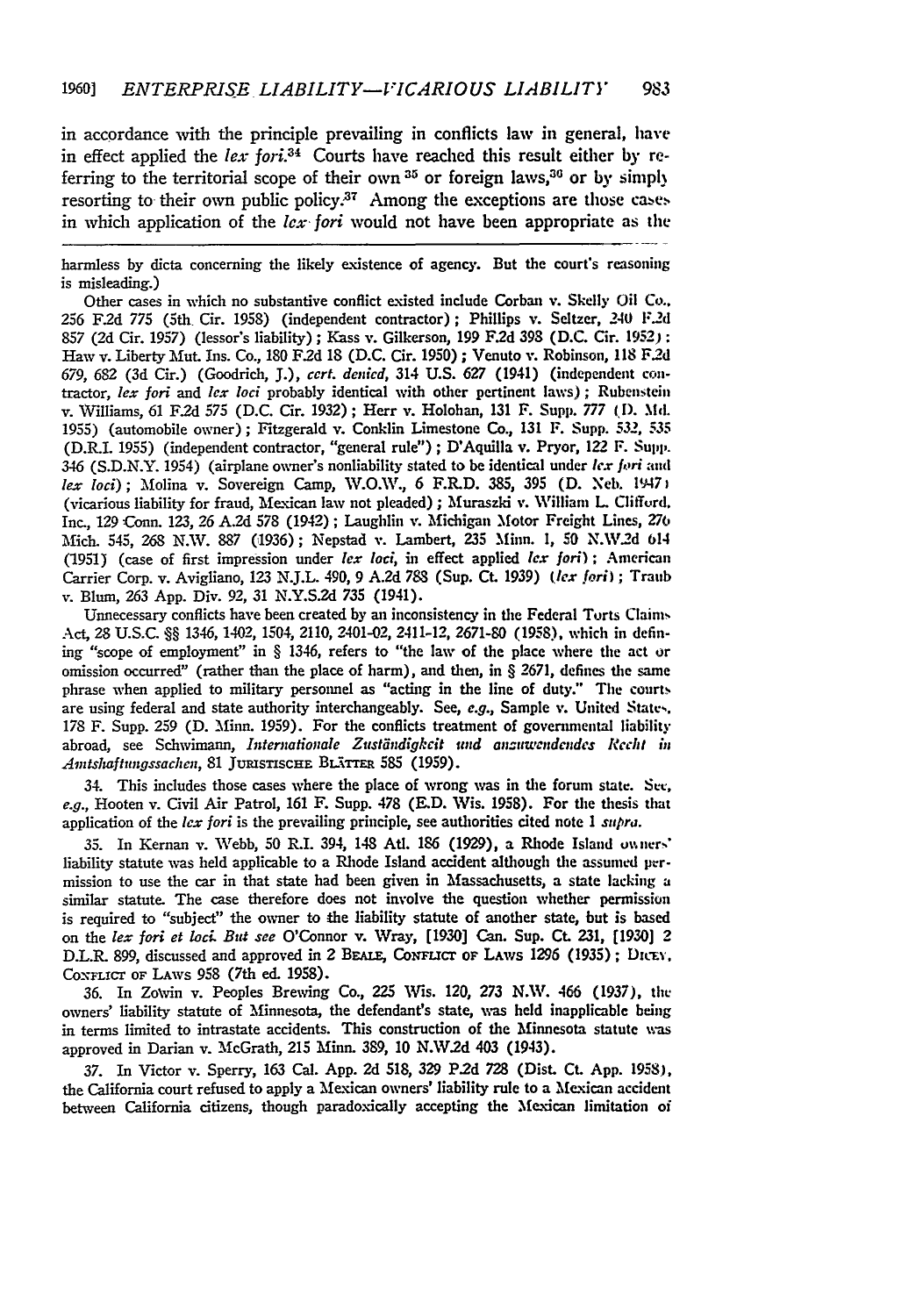forum state had no relevant contacts with the case.<sup>88</sup> The few other cases in which courts have applied a law other than their own fail to offer the clue **for** the formulation of a satisfactory rationale.

For example, in *Strogoff v. Motor Sales Co.,30* defendant, Motor Sales Co., a Connecticut corporation, when lending an automobile to its office manager for use during his vacation, had violated a Connecticut registration statute. Suit was brought in Massachusetts by a Massachusetts resident for injuries sustained in a Massachusetts accident. Plaintiff attempted to invoke a Massachusetts statute under which anybody who had placed an automobile on the highways unlawfully was liable as a trespasser. Decision was for the defendant because he had done "nothing in Connecticut that would create a liability there" and had not known that his agent "intended to take" the automobile to Massachusetts. 40 Both the result and the reasoning, ignoring plaintiff's right to protection under his own law, follow the obsolete thought underlying the *Scheer* case that owners' liability statutes are primarily concerned with the defendant's "act."

None but doctrinal, and possibly nonlegal, reasons appear in another case in which the court refused to apply its own law. A Pennsylvania minister, on the occasion of visiting his son in New York shortly after having recovered from an illness, gave permission to his son and the son's fiancee to use his car (then garaged in New York) for a trip to New Jersey. In an accident in the latter state the son was killed. His fiancee and her mother attempted to recover for the daughter's personal injuries by suing the Pennsylvania owner in New York under the New York owners' liability statute. The court dismissed the suit on the grounds that the New York statute had "no extraterritorial effect,"41 and no similar statute of New Jersey had been proved. But since Pennsylvania had a statute similar to New York's, defendant could hardly have claimed reliance on nonliability and no compelling reason existed to deny application of New York law. Only the special equities of the case can explain this decision; it should not serve as a precedent for a purely formalistic approach.

damages as to another defendant. Wholesale application of the *lex fori* at the outset would have produced a more equitable result. See also Hudson v. Von Hamm, 85 Cal. App. 323, **259** Pac. 374 (Dist. Ct. App. 1927).

38. See ErRENZWIG, CONFLIcT **OF** LAWs 1-2 (1959), on the problems created by the catch-as-catch-can rule of personal jurisdiction. In Rubin v. Schupp, **127** F.2d **625** (9th Cir. 1942), a Missouri plaintiff and an Oklahoma defendant had agreed in the California court on the applicability of the owners' liability statute of Missouri, the place of accident. Even without such agreement the parties should have been permitted to escape the *lex* fori which apparently lacked all contact with the case.''

39. 302 Mass. 345, 18 **N.E.2d** 1016 (1939).

40. *Id.* at 345, 18 N.E.2d at 1017. But cf. Cardell v. Morrison, 138 F. Supp. 817, 819 (D. Mass. 1956), assuming that the Massachusetts courts would give "extraterritorial" application to a Massachusetts statute which made registered ownership prima fade evidence of responsibility.

41. Cherwien v. Geiter, *272* N.Y. 165, **5 N.E2d 185** (1936). See also Miranda v. Lo Curto, 249 N.Y. 191, 163 N.E. **557** (1928); Comment, 21 CoRNEL. L.Q. 303 (1936).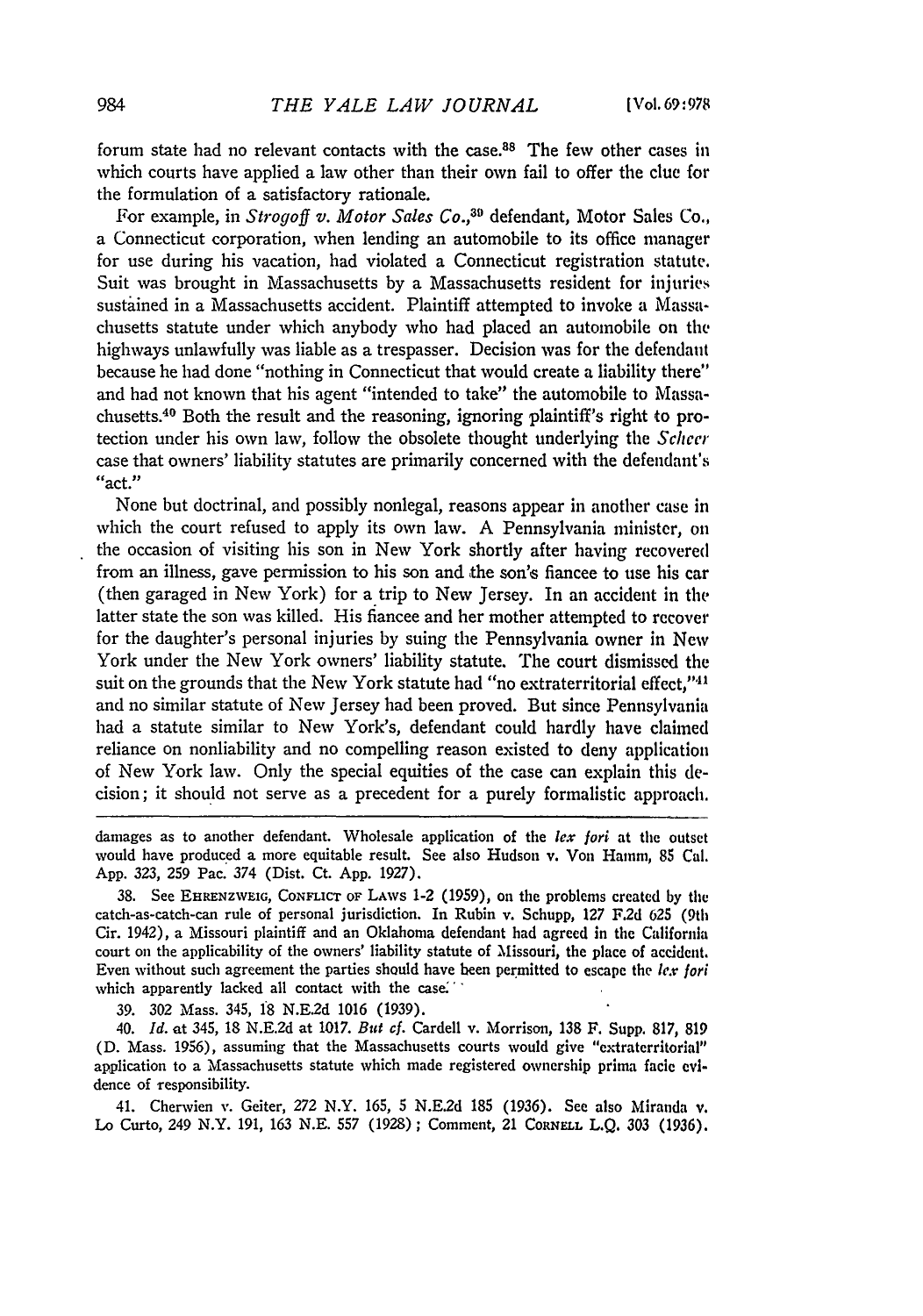We agree with the dissent in the lower court, which argued that "the law of the forum in respect... of fundamental liability should be applied." $42$  English law continues to support this conclusion.<sup>43</sup>

The need for restoring the *lex* fori to its proper place is apparent not only in the *Scheer, Masci, and Sieginann* cases with their doubtful "authorization" theory or in cases such as the two just discussed in which dogmatic deviation has produced the wrong result, but also in those cases where courts were able to reach a desirable result by resorting to one or several of our conflicts cureals such as renvoi, public policy, or recharacterization. The last technique may be exemplified **by** reference to the much-praised and much-maligned case of *Levy v. Daniels' U-Drive Auto Renting* **Co.44** In that case the Connecticut court held defendant renting agency liable under a Connecticut statute for harm caused by one of its customers to a passenger in Massachusetts.<sup>45</sup> Could not the court have simply applied its own law in the absence of a compelling reason to the contrary? Could defendant seriously have been heard with the claim that plaintiff's right, if any, had to vest under the law of Massachusetts, the fortuitous place of accident? Clearly the defendant could not rely on any expectation of the applicability of a more lenient law than that of Connecticut. And yet the court, beset by the doctrinal compulsions of its time, had to resort to a characterization of its problem as one of contract in order to invoke the law of Connecticut as that of the place of contracting.

This technique would compel denial of the claim of a Connecticut citizen brought in a Massachusetts court on a Connecticut accident against a Massachusetts renting agency because Massachusetts law had become part of the contract. In view of its fortuitous basis this result would be as unsatisfactory as the opposite one which would be reached under a delictual place of harm rule. To avoid it, the Massachusetts court would have to resort to a device chosen by the *Levy* court more than twenty years later when it confirmed applicability of the same Connecticut statute in a suit against Rhode Island citizens on a Massachusetts accident involving a truck registered in Rhode

<sup>42.</sup> Cherwien v. Geiter, 244 App. Div. 814, 815, 279 N.Y. Supp. 553, 554 (1935) (dissenting opinion) (contractual characterization). Concerning the owners' liability law of Pennsylvania under which defendant had to expect and insure against such liability, see Herr **v.** Holohan, **131** F. Supp. 777 **(D. Md.** 1955).

<sup>43.</sup> See Liverpool, Braz. & River Plate Steam Nay. Co. v. Benham, LR. 2 P.C. 193 (1868) (The "Halley") (shipowner's liability for his pilot's negligence denied under the *lex* fori) *; accord,* O'Connor v. Wray, [1930] Can. Sup. Ct. **231,** [1930] 2 D.LR. 899. *But cf.* The M. Moxham, 1 P.D. 107 (C.A. 1876), *reversing* 1 P.D. 43 (1875) *(lex loci appli*cable as defense to *lex fori* liability). See generally DICEY, CONFLICT OF LAWS 958 (7th ed. 1958).

<sup>44.</sup> **108** Conn. **333, 143** At. **163 (1928).** For criticism of this case on dogmatic grounds, see, e.g., Hanseman v. Hamilton, 176 F. Supp. 371 (D. Colo. 1959); GoopRICH, CONFLICT OF LAWS 279-80 (3d ed. 1949). *But cf.* the excellent analysis in STUMBERG, CONFLICT OF LAws 204-05 (2d ed. 1951); Morris, *The Proper Law of Tort,* 64 *HAv. L.* **REv. 880,** 889 (1951).

<sup>45.</sup> On this type of legislation, see generally Comment, 2 **Vm. & MAnY** L REv. 284 (1959).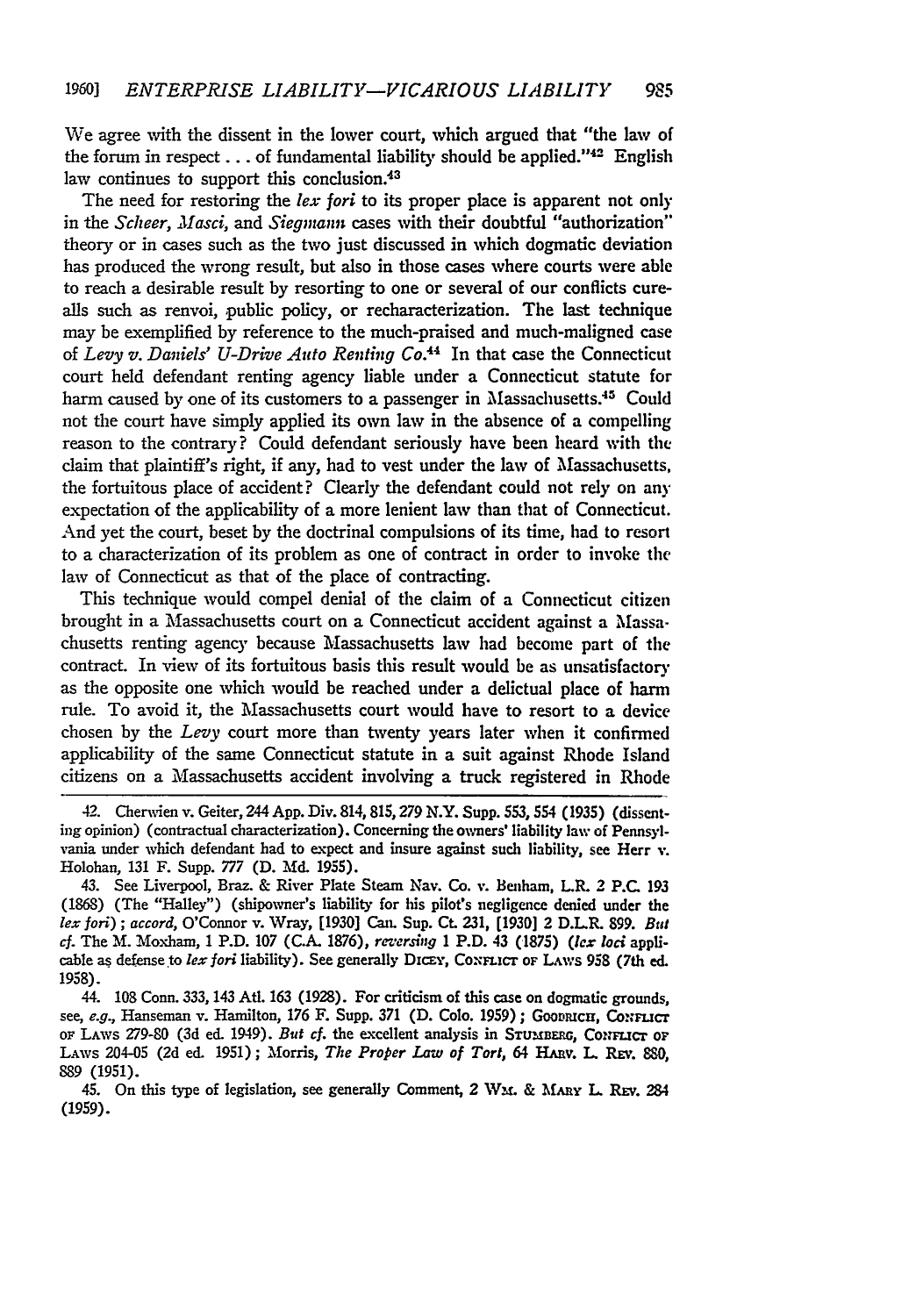Island and garaged in Connecticut. The court conceded that the rental agreement might have been entered into in Pennsylvania, but held the contract subject to the law where it was "to be performed or to have its beneficial operation . . . .<sup>746</sup> This law was that of Connecticut because "the truck could not be operated in either Massachusetts or New York until it had covered, in Connecticut, the distance from the place where it was kept to the state line."<sup>17</sup> Reference to the nondisplaced law of the forum would have been easier. In ascertaining the existence and scope of exceptions from the applicability of that law in this field, we shall have to disregard judicial language and try to formulate the true rationale of the available decisions.

## *Rationale*

The following rationalization of the *Levy* case, it is submitted, would produce a generally acceptable solution: The Connecticut agency, in calculating its rates and planning its insurance, certainly had taken into account the law of Connecticut. Connecticut, presumably, considers its law the basis for a fair distribution of statistically inevitable accident losses.48 This law was, therefore, the law properly applicable to any accident caused by one of the agency's cars kept, rented, and insured in Connecticut; and any more lenient laws prevailing elsewhere could not benefit the defendant. Wherever injured or resident, the plaintiff in the Connecticut court can rely on the *lex* fori which will not admit of any exceptions.

The problem is more complex in the case of an agency operating under a law lacking an owners' liability statute of the *Levy* type. Such an agency will in the first place calculate and insure its losses in the light of its own law which will generally limit its liability to losses caused by its negligent employees within the scope of their employment.<sup>40</sup> And potential traffic victims resident in this state, when planning their insurance programs (or, more realistically, their accident insurers when calculating their premiums), should, and ultimately will, take into account the additional risk of being injured by financially irresponsible renters (or, more realistically again, with regard to the family-car doctrine, by financially irresponsible teenagers). But the agency cannot always rely on its own lenient law. In one case the impact of stricter foreign laws is clearly unavoidable. Where the agency consents to its car being taken to Connecticut, a jurisdiction with an owners' liability law, immunity to the law

49. Concerning the family purpose doctrine exception and Florida practice, see **PRossER, TORTS** 369-71 **(2d ed.** 1955).

<sup>46.</sup> Graham v. Wilkins, 145 Conn. 34, 40, 138 A2d 705, 708 (1958).

*<sup>47.</sup> Ibid.*

<sup>48.</sup> Admittedly the court in the *Levy* case preferred to rationalize application **of** the lex fori as that of a law primarily designed "to protect the safety of the traffic upon highways by providing an incentive to him who rented motor vehicles to rent them to competent and careful operators . **. . ."** 108 Conn. at 336, 143 Atl. at 164. But this somewhat unrealistic rationale was apparently chosen to avoid the place-of-harm rule. Once it is recognized that the injured person's right is not tied to this rule, but follows the principle of reasonable insurability, the admonitory reasoning in the *Levy* case becomes dispensable.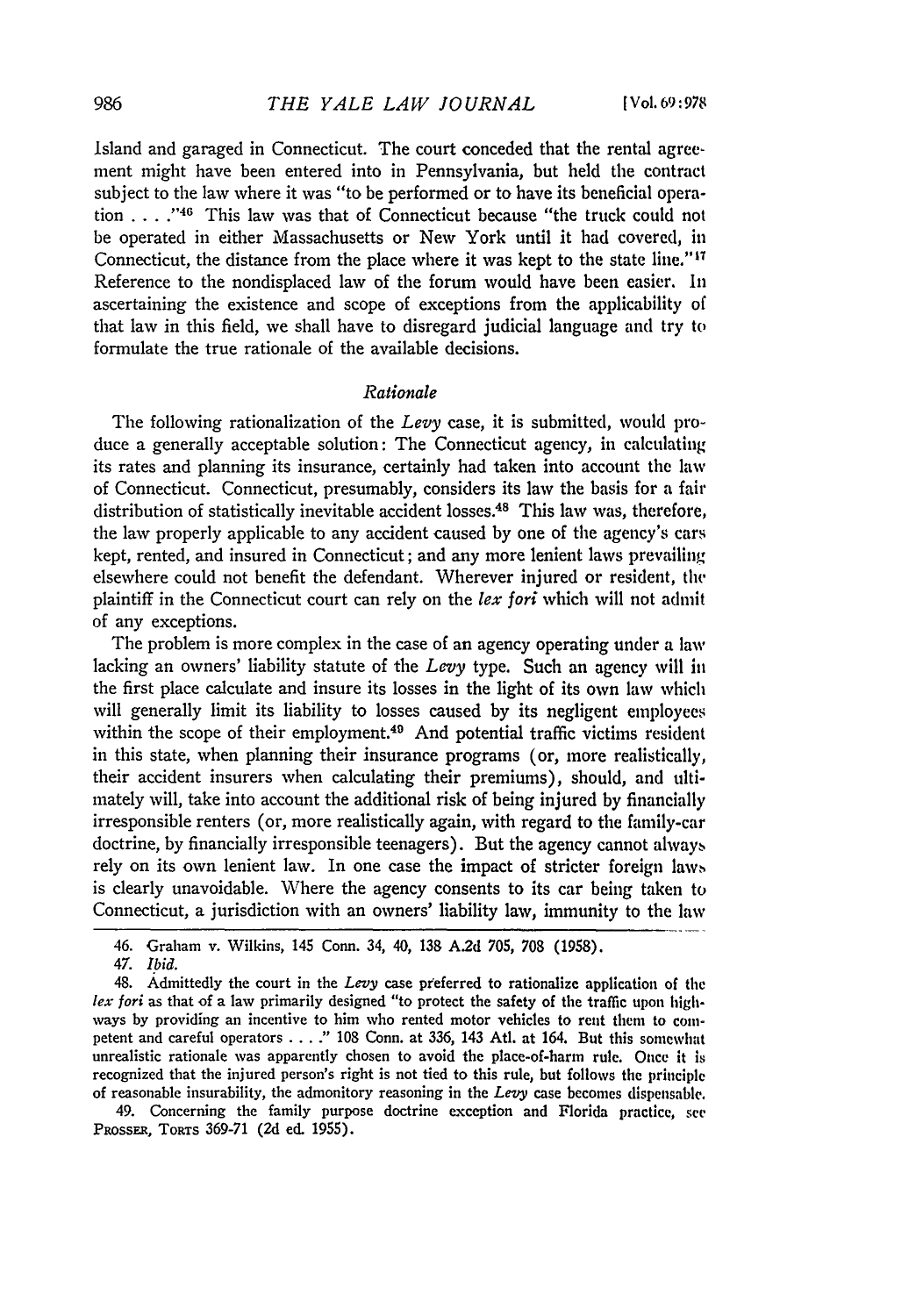of the latter state would adversely affect the position of potential victims and their insurers concerning accidents there. In a Connecticut suit there is little doubt that the agency will not be permitted to escape application of the basic law of the forum by claiming its Massachusetts contract under the theory of the *Levy* case. But forum law as such should not determine the liability. Defendant's reliance both on the law of the forum and on the law of contracting must fail when suit on the Connecticut accident is brought in Massachusetts. In all probability, plaintiff will have been forced into the Massachusetts court by an unsatisfactory law of jurisdiction. He cannot be expected to have insured against application of the unfavorable law. On the other hand, the Massachusetts agency, when permitting its vehicle to be used in Connecticut, could and should have foreseen and insured against liability under Connecticut law to any user of the Connecticut highways properly relying on the protection of the laws of that state. And this reliance seems as justified for a transient as for a citizen of the state of the accident.

The only doubtful case could be that of the borrower who drives the car to an owners' liability state without the owner's consent. In nonconflicts cases growing concern for the victim has extended the master's liability generally to include many situations in which the servant has exceeded the scope of his employment. Such excesses of authority are in effect charged to the master in most cases in which they are somehow typical for the enterprise and thus foreseeable and insurable, as in the case of deviations concerning the "mere manner of operating." 50 It seems only consistent to treat entering another state as such a manner of operating, and to hold both master and owner, without regard to their consent, under any "foreseeable and insurable law." Indeed, few would believe that, in the *Scheer* situation, an Ontario court would have hesitated to apply its own law to the Ontario accident in protecting an Ontario citizen, merely because the New York owner had not "submitted" to that law. Clearly the *lex fori* would have prevailed. Similarly, few would believe that in the *Levy* situation, the Connecticut court would have denied the Massachusetts plaintiff's claim merely because the contract had prohibited use of the rented car in Massachusetts. And the Massachusetts court should certainly have applied its own law in the *Motor Sales* case, notwithstanding the Connecticut owner's restrictions on the use of the car.<sup>51</sup>

51. Plaintiff, when using the highways of Massachusetts, was entitled to expect the protection of the laws of that state, and defendant could easily have protected itself against liabilities under these laws by preventing the automobile from leaving the state, or by insuring itself against the consequences of use outside. Defendant had no ground on which he could object to the application of the lex fori, the basic law of tort conflicts.

**<sup>50.</sup>** 2 HARPER & **JAmIEs,** TORTS **§ 26.16,** at 1425 (1956). On this theory the domicile test suggested by some continental courts and writers is not acceptable. While this test will protect the owner or master from unexpected liabilities, see, *e.g.*, 2 ZITELMARIS, INTERNATIONALES PRIVATRECHT 532-44 (1912), it goes too far in extending this protection to harm foreseeably and avoidably occurring elsewhere without the owner's or master's consent. See generally 2 RABEL, CONFLICT OF LAWS 268-76 (1947); LORENZEN, SELECTED ARTICLES ON THE CONFLICT OF LAWS 374 (1947).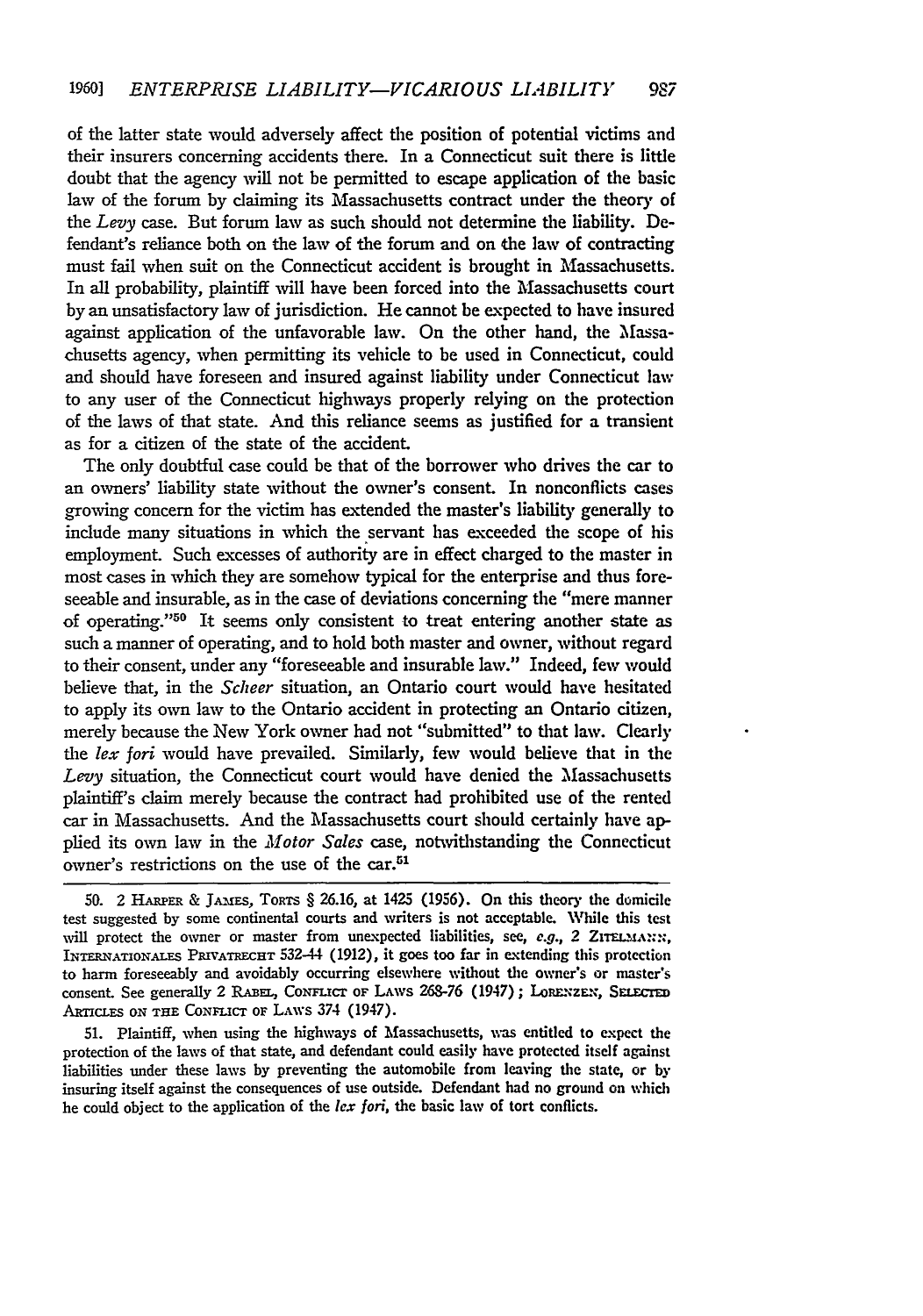"Insurable laws" include at least the law of the defendant's domicile (or, in automobile cases, the state where his car is permanently kept), the law of the place of accident, and probably the law of the plaintiff's residence in this or a contiguous country. Among these laws, then, even in the absence of the lender's consent, the plaintiff should be able to choose **by** choosing his forum. But limits on the application of the *lex fori* are necessary to exclude undesirable forum shopping. A Massachusetts plaintiff injured in his own state **by** a car rented in a state equally lacking an owners' liability law, should not 'be able to avail himself of the owners' liability law of Connecticut by 'bringing suit in that state after acquiring a mere transient jurisdiction over the defendant. Perhaps this limitation will some day be achieved **by** a more rational law of jurisdiction -now in the making-which would exclude transient jurisdiction.<sup>52</sup> Until then, the defendant must be permitted to prove that Connecticut law was not one whose impact on its operations could reasonably have been foreseen and insured against—*i.e.*, that its application to this particular case would be purely fortuitous. On the other hand, under our present law of jurisdiction, plaintiff will occasionally have to be given the right to invoke a law other than that of the forum. In all probability the Connecticut victim of a Massachusetts accident caused **by** a car rented from a Massachusetts agency would, in a Connecticut court, be permitted to rely on Connecticut law. He should not be deprived of this choice **by** being unable to obtain jurisdiction over the defendant in Connecticut and must, in a Massachusetts court, be permitted to rely on Connecticut law as one reasonably foreseeable and insurable **by** the defendant.

On this theory, the *Scheer* case would have been decided for the plaintiff. Judge Goodrich has urged this result on other grounds:

If a man sets off a blast of dynamite,<sup>53</sup> or keeps a dog,<sup>54</sup> either of which does harm to the plaintiff in another state, **. . .** the second state's rule is applied to fix the actor's liability. May not the same rule be applied

54. In Fischl v. Chubb, 30 Pa. D. & C. 40 (C.P. 1937), a New Jersey strict-liability statute was applied to the bite in that state of a Pennsylvania dog by simple reference to the place of harm rule. When the court in Le Forest v. Tolman, 117 Mass. **109** (1875),

**<sup>52.</sup>** See EHRENZWEIG, CONFLICT OF LAWS 102-06 (1959) ; Ehrenzweig, *The Transient Rule of Personal Jurisdiction: The "Power" Myth and Forum Conveniens, 65* YALE L.J. **289 (1956).**

**<sup>53.</sup>** The dynamite cases do not establish a clear conflicts rule. See Dallas v. Whitney, 118 W. Va. 106, 188 **S.E.** 766 (1936). The law of West Virginia was later found to be the same as that of Ohio. Britton v. Harrison Const. Co., 87 F. Supp. 405 (S.D.W. Va. 1948). In Cameron v. Vandergriff, 53 Ark. 381, 13 S.W. 1092 (1890), damages were allowed under Arkansas law for harm caused by a blasting operation in Indian territory. But the rules of ordinary negligence applied in this case were probably the same under both pertinent laws. Related railroad spark cases are similarly inconclusive, See Connecticut Valley Lumber Co. v. Maine Cent. R.R., 78 **N.H.** 553, 103 Atl. 263 (1918); Otey **v.** Midland Valley R.R., 108 Kan. 755, 197 Pac. 203 (1921); Ehrenzweig, *The Place of Acting in Intentional Multistate Torts: Law and Reason Versus the Restatement,* <sup>36</sup> *MINN.* L. REv. 1, 17 (1951) ; Rheinstein, *The Place of Wrong: A Study in the Method of Case Law,* 19 **TUL.** L. REv. 165, 167-68 (1944). See generally Annot., 20 A.L.R.2d 1372 (1951).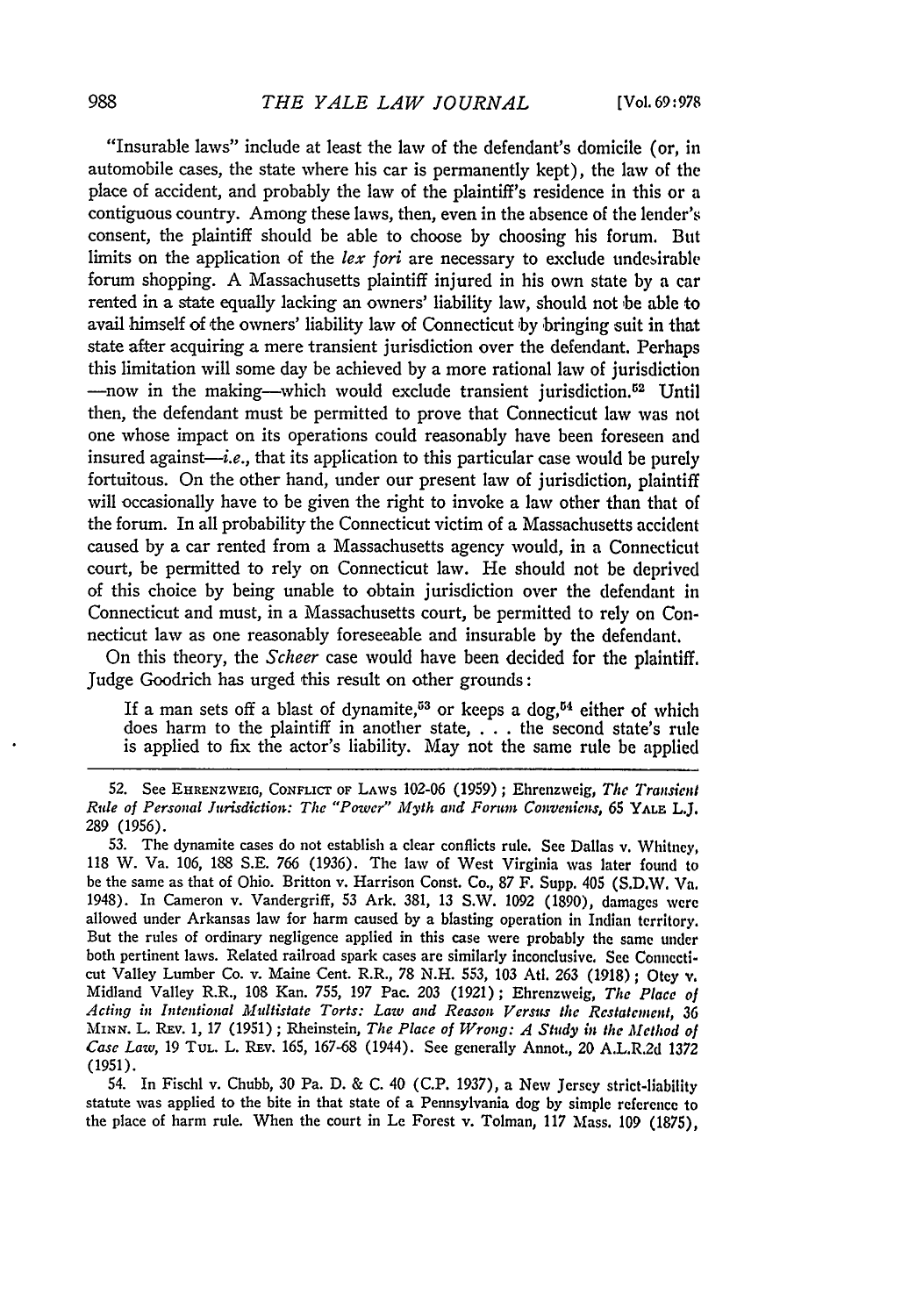when the harm comes from the defendant's car and a person to whom the car is entrusted? The owner has not voluntarily submitted his car to the operation of the second state's law, but he has voluntarily parted with it, and it might well be held that the risk of both disobedience of orders and negligence by the bailee should be on the lender.<sup>55</sup>

A Florida court has so held with regard to its unique common-law Dangerous Instrumentality doctrine.56 Defendant Georgia company objected to a jurisdiction claimed on the basis of a nonresident motorist statute in an owners' liability suit under Florida law *inter alia* on the ground that it had not consented to the use of the rented vehicle in Florida. Jurisdiction was upheld **5** in the light of a decision of the Florida Supreme Court which stated in part:

When this defendant turns over an automobile to another for a price, he in actuality entrusts that automobile to the renter for all ordinary purposes for which an automobile is rented. The fact that the owner had a private contract or secret agreement with the renter cannot make such restrictions a bar to the rights of the public. The restrictions agreed upon do not change the fact that the automobile was being used with the owner's consent. **.... 58**

These conclusions cannot remain limited to the lender who has "voluntarily parted" with the car "for a price." The gratuitous lender, like all motorists, is also a member of the community of risk.<sup>59</sup> Nor is there a reason for not ultimately extending liability to the car owner as such to cover harm caused by his car in the hands of a thief under the law of any state recognizing such liability, in the same manner as the owner of a dog is thus liable without having voluntarily parted with him. All that is needed is that the application of the law imposing such liability be foreseeable and calculable by the defendant. $60$ 

refused to apply a similar forum statute in a case involving a Massachusetts dog biting in New Hampshire, it had not yet been affected by the *Restatement* doctrine and had tu find refuge in the fact that "the act of the dog" had been committed in **New** Hampshire. Should not the true rationale have been the absence of liability insurance which was available in the *Fischl* case? See Ehrenzveig, *The Place of Acting in Intentional* Multi*state Torts: Law and Reason versus the Restatment, 36 MINN. L. REV. 1, 24-25 (1951).* For a dog case with a gratuitous discussion of conflicts rules, see Thompson **v.** Wold, 47 Wash. 2d 782, 289 P.2d 712 (1955). See generally Comment, 1960 Dure L.J. 146.

**55.** Goomuc, CoNFLicT OF LAws **279 (3d ed.** 1949) (the footnotes are mine, not Judge Goodrich's); *accord,* 2 RABEr, CONFLICr **OF** LAws *272* (1947).

**56.** The doctrine is stated in Southern Cotton Oil **Co.** v. Anderson, **80** Fla. 441, 86 So. **620 (1920).** See also 2 HARPER **& JAmEs,** TORTS **§ 26.10,** at 1394 **n.9 (1956).**

**57.** Bowman v. Atlanta Baggage & Cab Co., **173** F. Supp. **282 (N.D.** Fla. **1959).**

**58.** Leonard v. Susco Car Rental Sys., Inc., **103** So. **2d** 243, 247 (Fla. Dist. **Ct. App. 1958),** *aff'd,* 112 So. **2d 832** (Fla. **1959).**

**59.** Young **v.** fasci, **289 U.S. 253, 258 (1933),** seems to cover this case. **"A** person who sets in motion in one state the means **by** which injury is inflicted in another may **...** be made liable for that injury whether the means employed be a responsible agent or an irresponsible instrument." For criticism, see 2 BEALE, CONFLICT OF LAWS § 383.1 (1935) **; cf.** 2 **RABEL,** CONFLICT **OF** LAws **269-70** (1947).

**60.** For railroad and bus operations, calculations (and self-insurance) **can easily be,** and are properly, keyed to the laws governing **trackage** and routing. **See,** *e.g.,* South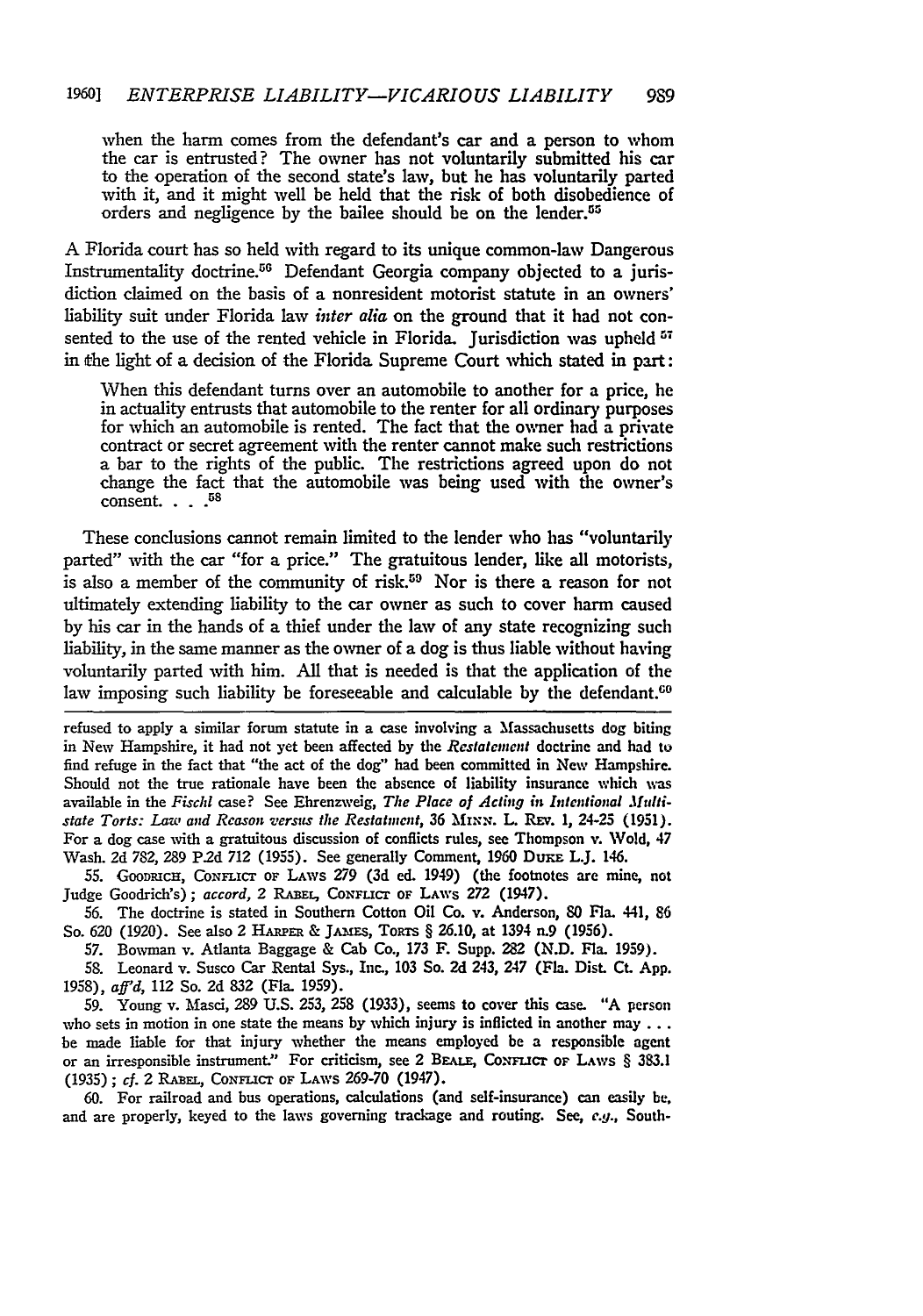Only in rare cases would this condition fail, as for example if a stolen car or dog caused harm in a faraway country.

The same principles will help in solving such problems as might still arise under the multiform antiquated law of master and servant. The fellow-servant rule was hardly defensible when it was introduced in this country.01 Today it should not seriously be contended that, as the *Restatement of Conflicts* would have it,<sup>62</sup> an employee could, under this rule, be deprived of a right to recovery which he would have under the law of his own state, merely because the rule has been preserved at a fortuitous place of accident. In fact, none of the pertinent cases has ever so held although the *lex loci* has occasionally been applied to permit recovery.<sup>63</sup> Liability under the law of the employee's residence is certainly reasonably foreseeable and insurable by the employer. $04$  This

western Greyhound Lines v. Crown Coach Co., 178 F.2d 628 (8th Cir. 1949) (contribution statute) ; Price v. Atchison, T. & S.F. Ry., 164 Cal. App. 2d 400, 330 P2d 933 (Dist. Ct. App. 1958) (res ipsa loquitur) ; Stefan v. Elgin, **J.** & E. Ry., 16 Ill. **App.** 2d 468, 148 N.E.2d 606 (1958) (last clear chance) **;** O'Leary v. Illinois Terminal R.R., 299 S.W.2d 873 (Mo. 1957) (burden of proof) ; Jones v. Illinois Terminal R.R., *272* S.W.2d 272 (Mo. 1954) (humanitarian doctrine, last clear chance). *But* see Hollinquest v. Kansas City So. Ry., 88 F. Supp. 905 (W.D. La. 1950), applying a strict-liability statute of the forum to a foreign accident by virtue of a ticket purchased in the forum state. On the other hand, air carriers whose accidents cannot with certainty be expected to occur in specific territories, should not be permitted to invoke a more lenient law of the fortuitous place of accident. Hospitals necessarily operate and insure under the law of their location.

For cases relying unnecessarily on conflicts rules in the absence of conflicts, see, *e.g.,* Watn v. Pennsylvania RR., 255 F.2d 854 (3d Cir. 1958); Bullock v. Pennsylvania Greyhound Lines, 261 F.2d 375 (D.C. Cir. 1958); Miller v. Pennsylvania R.R., 251 F.2d 376 (D.C. Cir. 1957) ; Hall v. United States, 136 F. Supp. 187 (W.D. La. 1955): Brown v. Pennsylvania Greyhound Lines, *decided sub nora.* Rhodes v. Barnett, 117 F. Supp. 312, 317 (S.D.N.Y. 1953).

For a case deliberately refraining from deciding an unnecessary conflicts question, see Johnson v. Eastern Air Lines, 177 F.2d 713 (2d Cir. 1949).

**61.** See **PROSSER,** TORTS **380-82 (2d** ed. **1955).**

62. **RESTATEMENT,** CONFLICT OF LAWS § 386 (1934).

63. In El Paso & N.W.R.R. v. Comas, 36 Tex. Civ. **App.** 170, 81 S.W. 760 (1904) *(lez loci* identical with *lex fori);* Rick v. Saginaw Bay Towing Co., *132* Mich. *237,* <sup>93</sup> N.W. **632** (1903) ; and Anderson v. Milwaukee & St. P.R.R., 37 Wis. **321** (1875), plaintiff recovered under the *lex foci.* The only support for the *Restatement* rule as to denial **of** recovery seems to be a dictum in De Harn v. Mexican Nat'l Ry., 86 Tex. 68, **23** S.W. **381** (1893). In Baruch v. Sapp, **178** F.2d **382** (4th Cir. 1949), plaintiff was denied recovery by the South Carolina court against a South Carolina resident under the Kansas fellowservant rule. But not only was plaintiff's decedent a Kansas resident, but South Carolina law was probably the same as Kansas law. See S.C. Consr. art. 9, § 15. Moreover, the court had found "a grave question" whether defendant was not entitled to a directed verdict because of decedent's misconduct. 178 F.2d at 386. Alabama Great So. R.R. v. Carroll, 97 Ala. 126, 11 So. 803 (1892), denying recovery to an Alabama brakeman against an Alabama corporation for injuries sustained in Mississippi, under the Mississippi fellowservant rule, though an Alabama statute would have permitted recovery, was based in part on a construction of that statute, and can probably be discounted as the product of early judicial antilegislative attitudes.

64. This test, rather than the place-of-wrong rule should also be applicable to the scope of employment within which the master is liable. *But see* **RESTATEMENT, CONFLICT**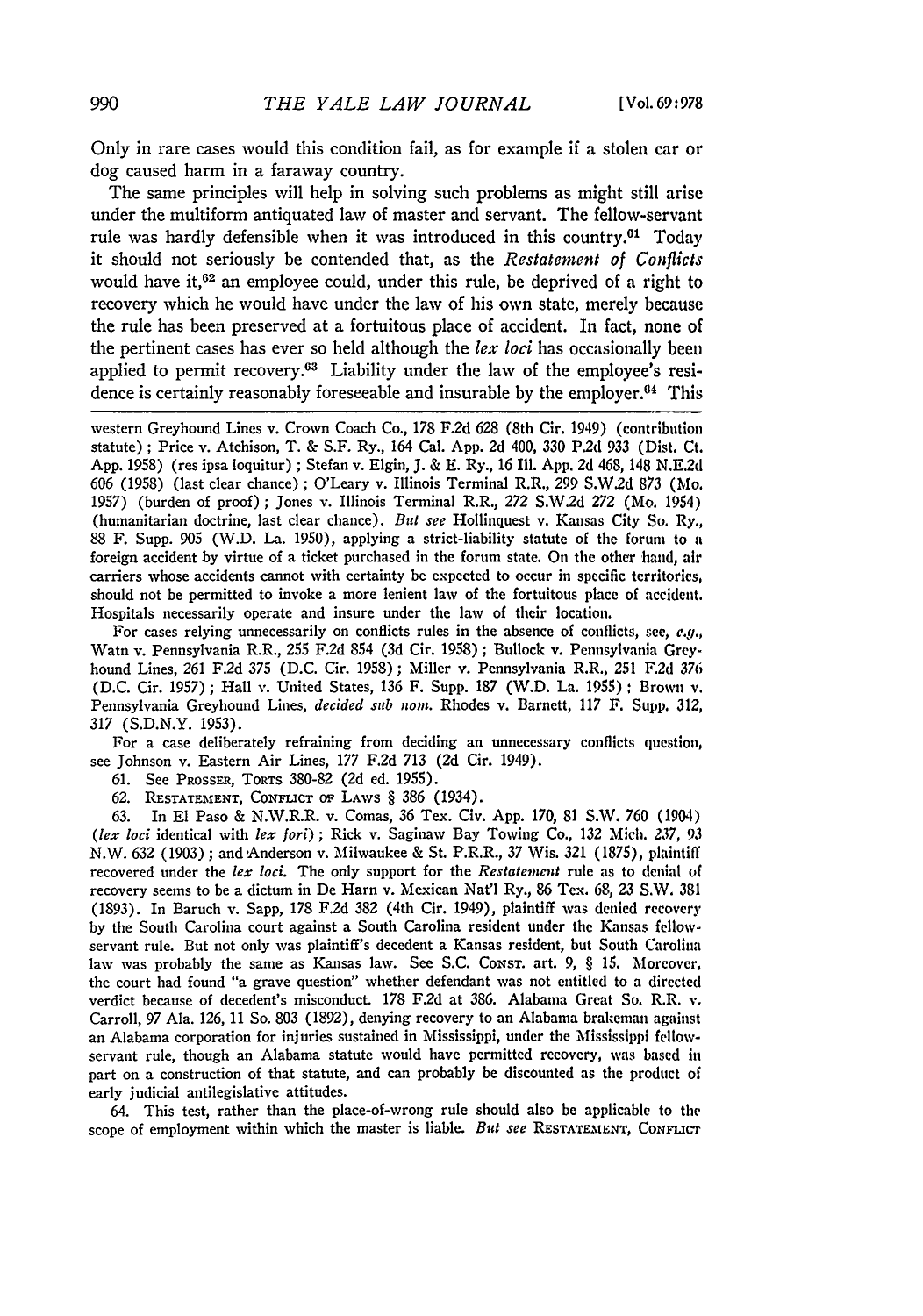conflicts theory of reasonable insurability is, as has been shown in the two previous studies, in accord with that suggested for other kinds of enterprise liability.<sup>65</sup>

The test urged for the scope of enterprise liability in general becomes applicable to its territorial scope:

We are **...** looking **...** for risks that may fairly be regarded as typical of or broadly incidental to the enterprise he has undertaken  $\dots$  [O]ne of the purposes for such a quest is to mark out in a broad way the extent of tort liability (as a cost item) that it is fair and expedient to require people to expect when they engage in such an enterprise, so there can be some reasonable basis for calculating this cost.<sup>00</sup>

"Viewed in this perspective, the master should seldom indeed be exonerated when his affairs are being furthered by the use of an unauthorized vehicle."<sup>67</sup> Here, as all through the law of vicarious liability, the "authority" test must fail as based on a fiction prompted **by** an archaic insistence on some "act" or even fault on the defendant's part to justify his liability.<sup>03</sup> Once this anachronism is discarded, the lex fori supplemented by a test of reasonable insurability emerges as the rationally applicable law.

**OF** LAws § 387, comment *b* (1934), and to the definition of an independent contractor exempted from this liability, *id. §* 387, comment *e.* Laughlin v. Michigan Motor Freight Lines, 276 Mich. 545, 268 N.W. 887 (1936), the only case cited in support of the Restatement rule on the first proposition in GOODRICH, CONFLICT OF LAWS § 98, at 278 (3d ed. 1949), is not in point, and involved questions as to which the pertinent laws did not differ. See also Corban v. Skelly Oil Co., **256** F2d 775 (5th Cir. 1958) ; Venuto v. Robinson, 118 F.2d 679 (3d Cir.), cert. denied, 314 U.S. 627 (1941); Fitzgerald v. Conklin Limestone Co., 131 F. Supp. 532 (D.R.I. 1955).

**65.** See Ehrenzweig, *Guest Statutes in the Conflict of La-s-Toward* **A!** *Theory of Enterprise Liability Under "Foreseeable and Insurable Laws": I,* 69 YALE LJ. **595** (1960) **;** Ehrenzweig, *Products- Liability in the Conflict of Lazes-Toward a Theory of Enterprise Liability Under "Foreseeable and Insurable Laws": 1I,* 69 YALE LJ. 794 (1960).

66. 2 **HARPER** & JAEs, ToRTs § 26.7, at 1376 (1956), approving the typicality test suggested in EHRENZWEIG, NEGLIGENCE WITHOUT FAULT 52-54, 58-61 (1951).

67. 2 HARPER & JAMES, TORTS *§ 26.7,* at 1378 (1956).

68. See 2 *id. §* 26.7, at 1379, 1384; 2 RABER, **CONFuCT OF** LAWS 271-75 (1947). See generally Ehrenzweig, *A Psychoanalysis of Negligence*, 47 Nw. U.L. REv. 855 (1953).